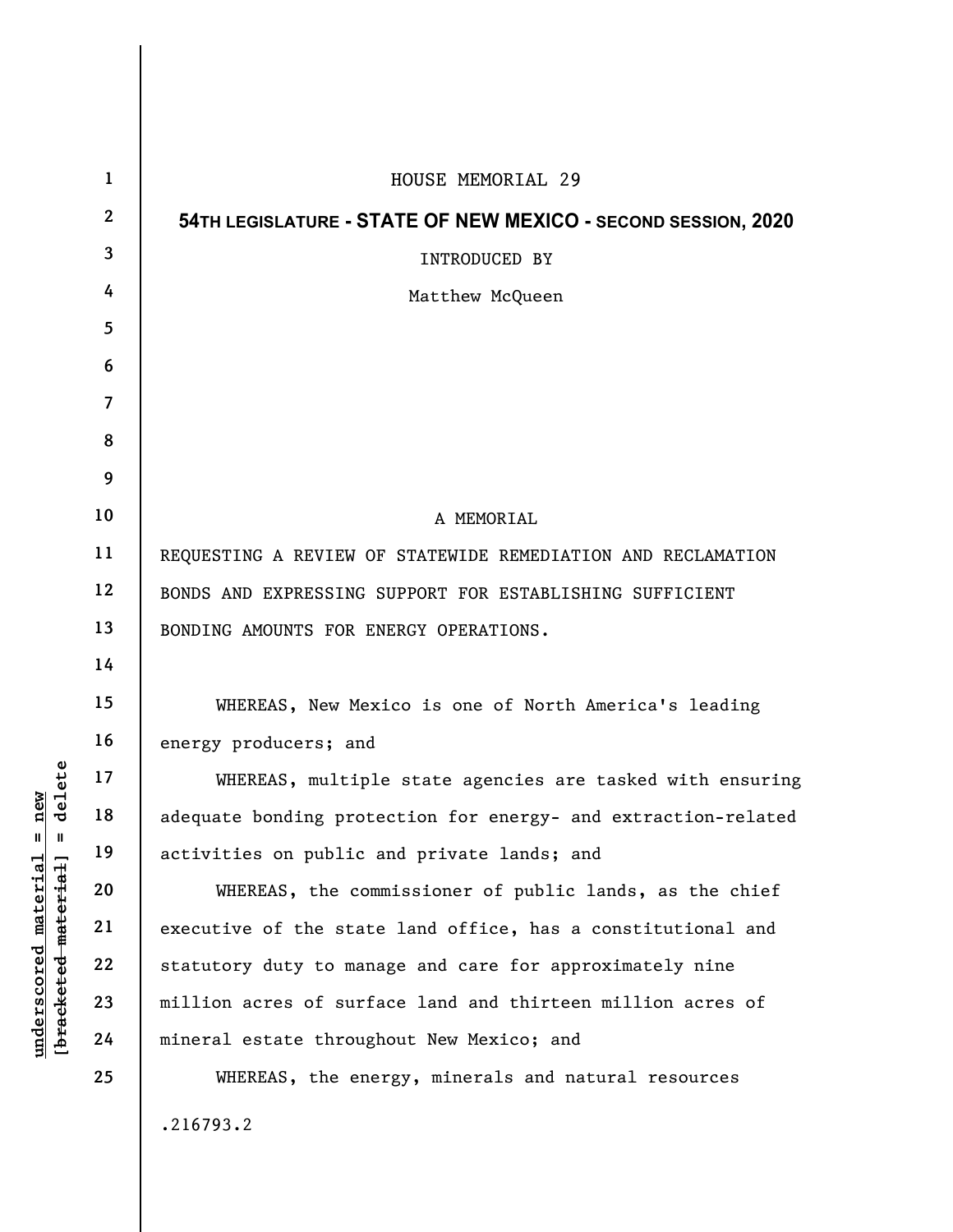**1 2** 

**3** 

**4** 

**5** 

**6** 

**7** 

**8** 

**9** 

**10** 

**11** 

**12** 

**13** 

**14** 

**15** 

**16** 

**17** 

**18** 

**19** 

**20** 

**21** 

**22** 

**23** 

**24** 

**25** 

department regulates mining, oil and gas activities and produced water disposal and manages clean energy programs; and

WHEREAS, the department of environment's mission is to protect and restore the environment for future generations; and WHEREAS, persons engaged in energy- and extraction-related activities can be required by law and contract to reclaim lands disturbed by those activities and remediate surface and subsurface contamination caused by those activities; and

WHEREAS, a fidelity or surety bond is a contractual promise made by a third-party surety to pay a stipulated amount in the event that a party with the primary duty to perform an obligation fails to perform; and

WHEREAS, requiring that persons engaged in energy- and extraction-related activities provide regulators and land management agencies with bonds or personal financial security can be an effective way to ensure that the persons engaged in those activities perform their obligations to reclaim the land and remediate surface and subsurface contamination; and

WHEREAS, bonds help prevent or reduce taxpayer losses; and WHEREAS, bonds should be set at amounts that provide sufficient financial assurance to prevent remediation and compliance costs, such as the costs of remediating sites and removing infrastructure, from falling on taxpayers or state land trust beneficiaries; and

WHEREAS, there are approximately fifty-seven thousand four .216793.2  $- 2 -$ 

 $\frac{1}{2}$  intereted material = delete **[bracketed material] = delete**  $underscored material = new$ **underscored material = new**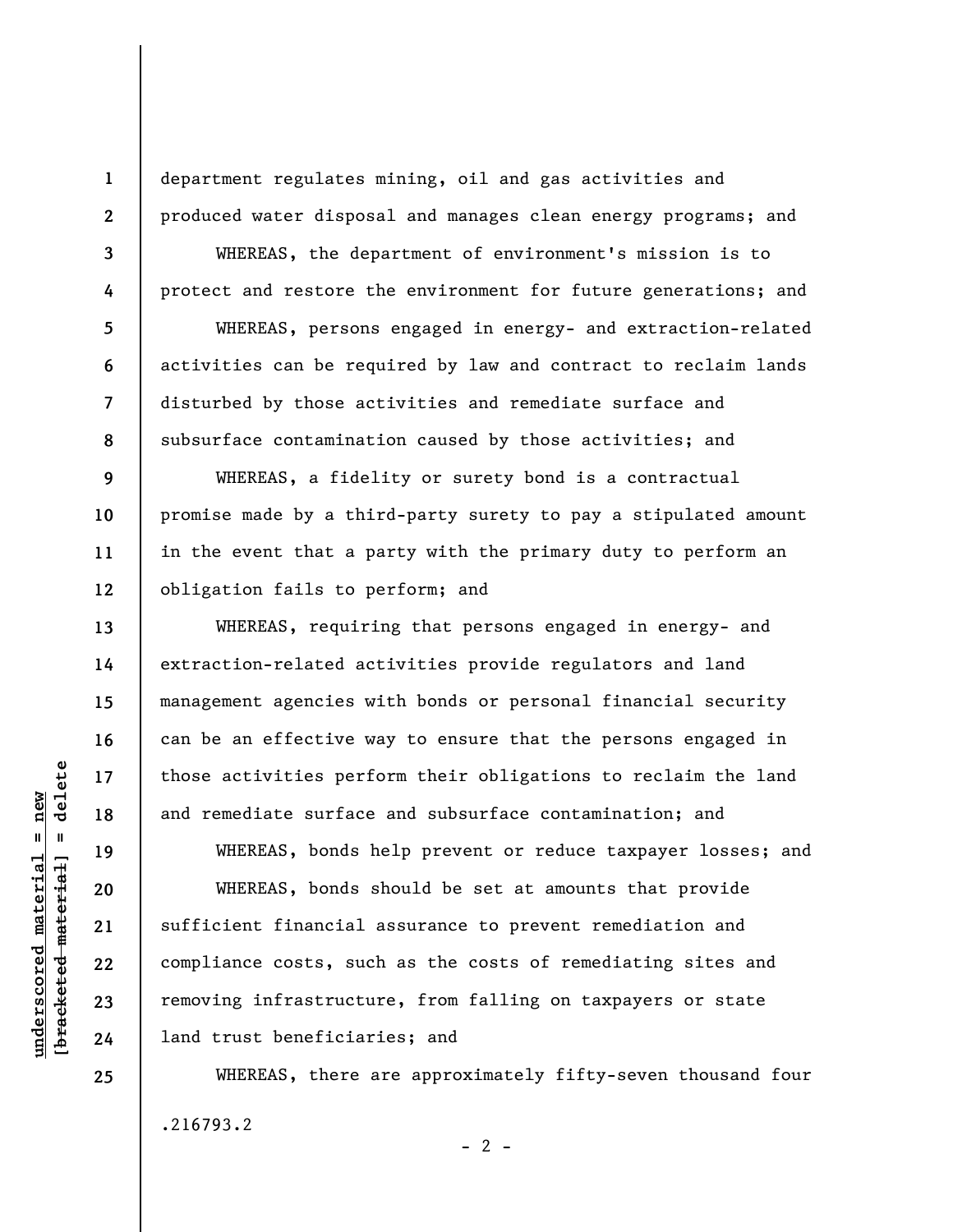hundred one active oil and gas wells and sixty-four thousand eight hundred fifty-eight inactive wells statewide, of which seven hundred eleven wells are orphaned wells and fourteen thousand sixty active and seventeen thousand six hundred eighty-six inactive oil and gas wells are on state trust lands; and

WHEREAS, the average cost in New Mexico to plug a well is twenty-eight thousand three hundred eighteen dollars (\$28,318), and the cost to remediate a single lease can range from five thousand dollars (\$5,000) to millions of dollars, depending on the extent of contamination; and

WHEREAS, the current state land office bonding requirements require a maximum bond of twenty-five thousand dollars (\$25,000), which covers an unlimited number of oil and gas and mineral leases, as well as rights of way, recycling facilities and all other types of leases issued on state land statewide to a single lessee; and

WHEREAS, bond requirements of the oil conservation division of the energy, minerals and natural resources department are generally limited to plugging and abandonment costs, in an amount that varies depending on the number of wells per operator, with the maximum amount set at two hundred fifty thousand dollars (\$250,000) for over one hundred wells; and

WHEREAS, the existing exposure for plugging inactive well .216793.2  $-3 -$ 

delete **[bracketed material] = delete**  $underscored$  material = new **underscored material = new**  $\frac{1}{2}$  = [44-beted material]

**25** 

**1** 

**2** 

**3** 

**4** 

**5** 

**6** 

**7** 

**8** 

**9** 

**10** 

**11** 

**12** 

**13** 

**14** 

**15** 

**16** 

**17** 

**18** 

**19** 

**20** 

**21** 

**22** 

**23** 

**24**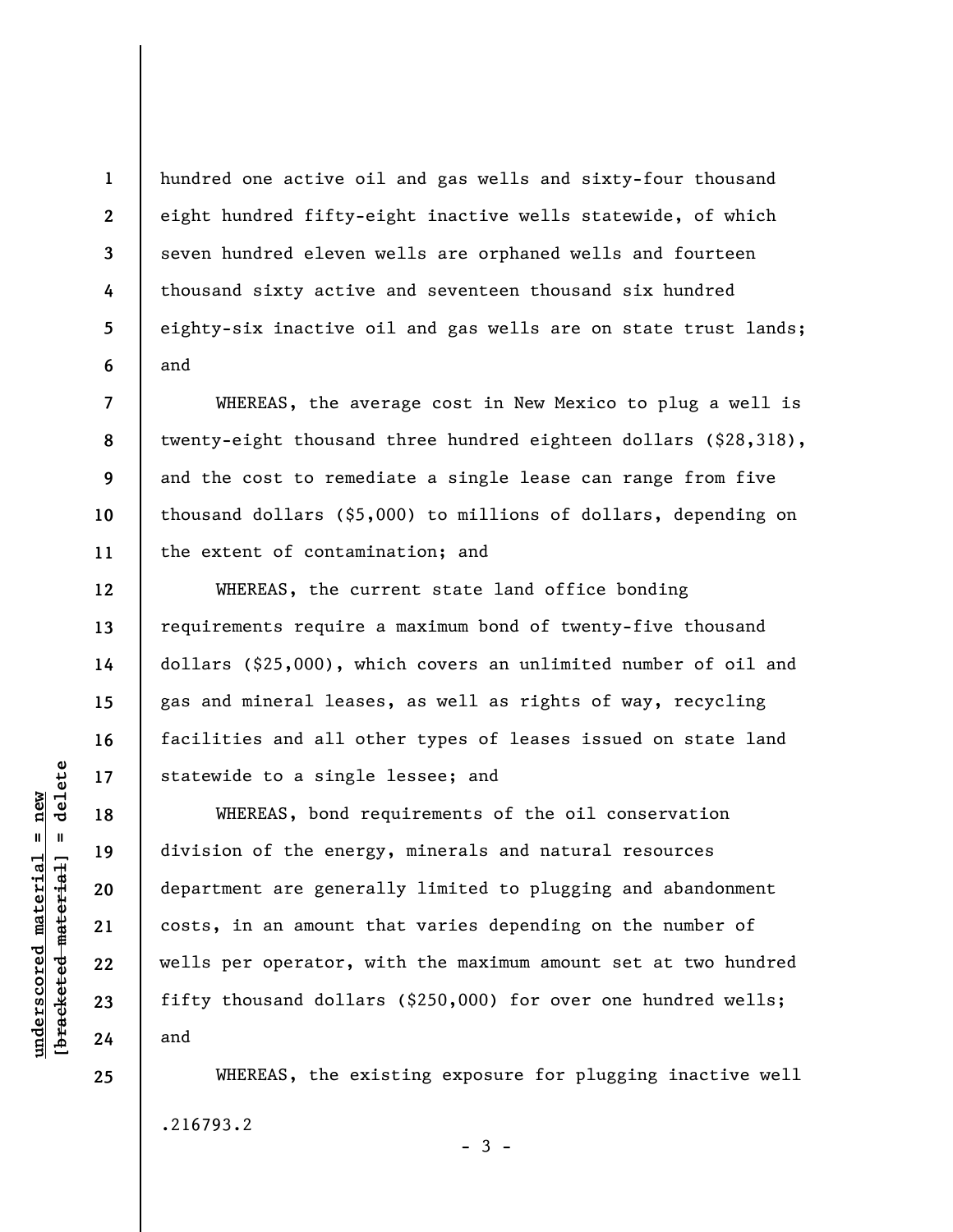sites on state lands alone is over five million dollars (\$5,000,000), and the cost of remediating these sites would cost additional unknown millions of dollars; and

WHEREAS, there are over ten thousand miles of hydrocarbon, produced water, fresh water, carbon dioxide and nitro sulfide pipelines in rights of way throughout the state; and

WHEREAS, the existing exposure for decommissioning pipelines and remediating rights of way on state lands alone is hundreds of millions of dollars, and the cost of remediating these rights of way would cost additional unknown millions of dollars; and

WHEREAS, in a September 2019 report, the United States government accountability office reviewed whether bonding inadequacies exist and found that oil and gas bond amounts set by the bureau of land management of the United States department of the interior largely have not been updated in forty years or more and fail to serve their intended purpose and recommended that bond minimums be raised to more closely reflect actual remediation and reclamation costs; and

WHEREAS, the bureau of land management concurred with the report's findings to routinely review oil and gas bonds and set amounts that appropriately reflect the risks and liabilities posed by lessees and operators to protect taxpayers; and

WHEREAS, the minimum bond amounts utilized by the bureau of land management and found to be insufficient are in many

- 4 -

.216793.2

 $\frac{1}{2}$  intereted material = delete **[bracketed material] = delete**  $underscored$  material = new **underscored material = new**

**1** 

**2** 

**3** 

**4** 

**5** 

**6** 

**7** 

**8** 

**9** 

**10** 

**11** 

**12** 

**13** 

**14** 

**15** 

**16** 

**17** 

**18** 

**19** 

**20** 

**21** 

**22** 

**23** 

**24** 

**25**